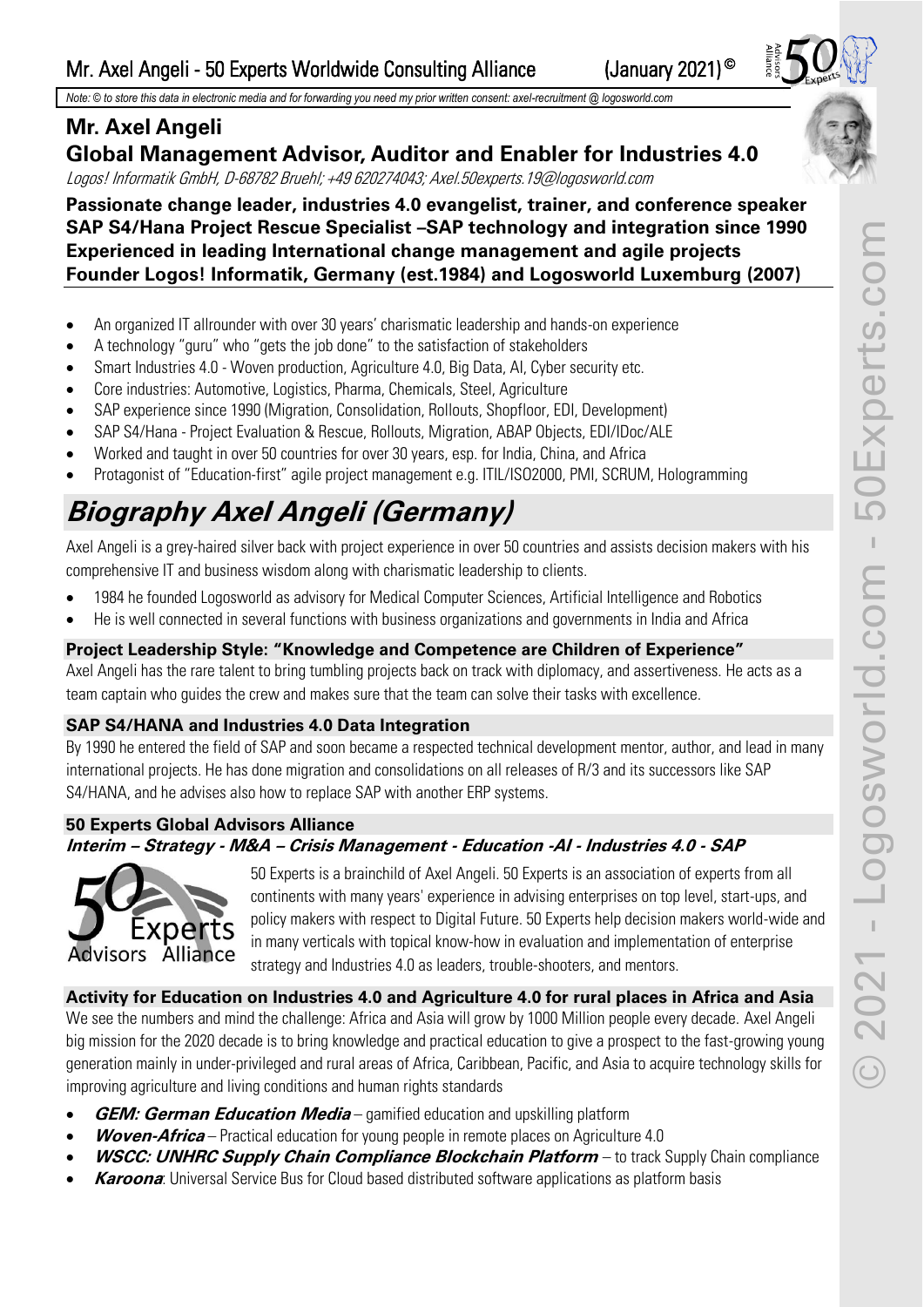

**2**

# **Axel Angeli – Career Summary**

#### **Career**

|  | 1981: Studies of Mathematics                      |           | 1998: Elastic Cloud, ESB and EDI               |
|--|---------------------------------------------------|-----------|------------------------------------------------|
|  | 1983: Medical Computer Science and Biometry       |           | 2002: Agile manifesto, SCRUM, Hologramming     |
|  | 1986: Artificial Intelligence for health sciences | $\bullet$ | 2004: SOA, EAI and Big data with SAP           |
|  | 1988: Asia travels as electronics scout           |           | 2009: India and China Onsite/Offshore          |
|  | 1989: Robotics and industry automation            |           | 2013: IoT, Big Data Artificial Intelligence    |
|  | 1990: SAP R/2 implementation                      | $\bullet$ | 2015: Cyber Physical Systems, Industries 4.0   |
|  | 1992: Industry automation and Integration         | $\bullet$ | 2016: S4/Hana Migrations and Implementations   |
|  | 1994: First works in IoT, Automation and ESB      |           | 2017: Cyber security, autonomous systems       |
|  | 1998: SAP development lead                        |           | 2018: Agriculture 4.0 for Africa and Caribbean |
|  |                                                   |           |                                                |

## **Languages**

- German mother tongue
- English, French assimilated, fluently written, and spoken (EU-CEFR Level C2)
- further: Italian (B1), Spanish (B1), Dutch (A2), Bulgarian (Slavic) (A2)

## **Experienced in many producing industries**

**Chemicals** – That is where all started: writing programs for Chemical industries, mainly for BASF; later it turned into mentoring SAP implementation development for BASF, DuPont, and other chemical manufacturers

**Pharmaceutical** – Axel Angeli worked for pharmaceutical multinationals in data mining and statistical analyses for numerous medical studies, nowadays called "Big Data" and "Machine Learning".

**Steel, Paper, Wood** – After designing and implementing special R/3 solution for Arcelor, Wuppermann, Stahlo, Teijin he became an expert in all kind of business processes for steel and milling industries.

**Automotive** – The challenge for automotive suppliers is understanding the EDI based JIS/JIT processes and interfacing the shop floor systems to SAP and making sure that scheduling agreements are always synchronized.

## **Teaching and Mentoring Technology and Future IT Strategy for Digital Transformation**

Project management is the art of teaching and mentoring to advise decision makers the sense and nonsense of technology and helping them in finding the best IT strategies for the step into the Digital Transformation.

## **Review, Audits, Sparring, Project Rescue**

Axel Angeli loves to be your sparring partner to test-run your IT strategy or your project layout. If required, he can do systematic audits and in case your current project partner has driven your project into turbulences, he has the team at hand to act professionally to put out fires and shift actions from PowerPoint to real actions.

## **Mitigating Complexity and Synergetic**

Complexity is the driving force to enable and promote any kind of progress while it can easily get out of control. Methodologies to cope with the intricacy of such projects are well-known for generations and need adoption to the modern world of computers. The fine art of complexity management mitigates the negative effects while promoting the synergetic moments.

## **Industries 4.0, Agriculture 4.0, Artificial Intelligence and Digital Transformation in General**

Since the 1980ties Axel Angeli worked in connecting machines of all kinds with each other. Being at the frontier of computer science, he has a unique insight for designing the right path to Digital Transformation

## **India, China, Middle East, North Africa**

Axel Angeli maintains a large industry network of experts and good politival relationship around the high technology sectors in India, Middle East, China, and Africa. As representative of the Indian **ESC Electronic & Software Export Promotion Council** he acts as business ambassador and hosts delegation betwee Europe, India, and Africa. Axel Angeli is a Technical Mentor for the EU branch of the **ACP (African, Caribbean, Pacific Group of Nations)**,